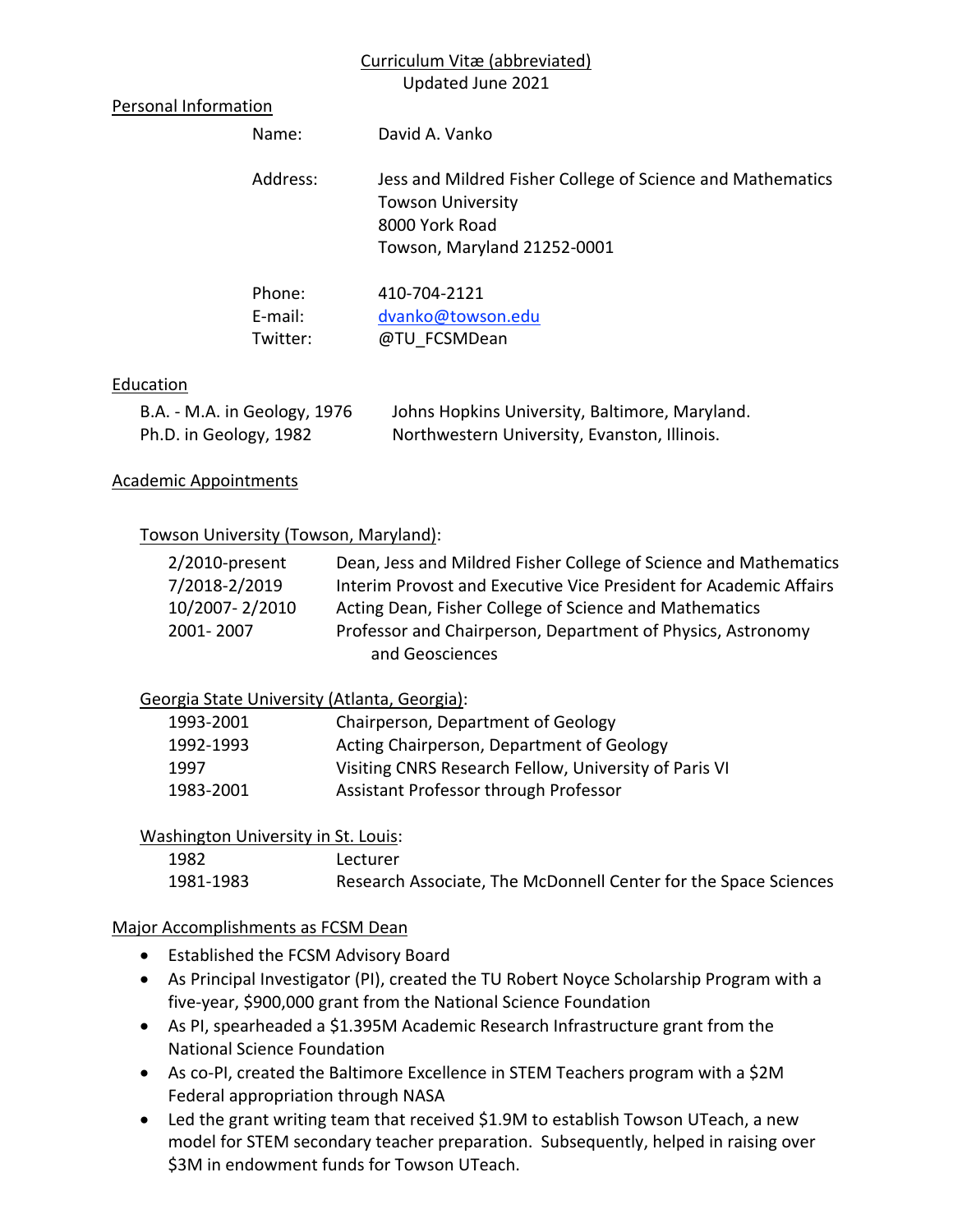- With University Advancement and the Associate Vice President for Alumni Relations, established the TU Field Station in Monkton, MD
- Absorbed the University of Maryland Biotechnology Institute's Education and Outreach unit, establishing the TU Center for STEM Excellence
- Established the first three Master Teacher positions in the FCSM in support of STEM education
- Obtained approval for
	- o the Professional Science Master's Degree in Applied Physics
	- o the Bachelor of Science Degree in Information Technology
	- o offering the BS in Information Technology Degree in Harford County
	- o the combined BS/MS in Physics with Applied Physics
	- o the combined BS/MS in Mathematics with Applied and Industrial Mathematics
	- o the combined BS/MS in Computer Science
	- o post-baccalaureate certificates in Health Information Technology and in Computer Forensics within the MS in Applied Information Technology program
	- o the Master's Degree in Actuarial Science and Predictive Analytics
- Established the Glen Arboretum Board of Directors
- **•** Established the School of Emerging Technologies
- Assisted in science education and outreach collaborations with the National Federation of the Blind
- Provided academic leadership in the design and construction of a new science complex, including about \$2M of fund-raising
- Provided support to establish the STEM Residential Learning Community in Richmond Hall, with 100 STEM students, and creation of a new STEM Coordinator staff position, focused on student success
- Established the Jess and Mildred Fisher Endowed Chair in the Mathematical and Computing Sciences
- Provided early support leading to a successful \$1M Howard Hughes Medical Institute Inclusive Excellence grant to FCSM faculty
- Helped obtain almost \$500,000 of philanthropic support for the Hill-Lopes Scholars Program, dedicated to the advancement of women in STEM

# Professional Affiliations

Mineralogical Society of America (Fellow) Geological Society of America (Fellow) American Geophysical Union, Geochemical Society Geological Society of Washington American Association for the Advancement of Science

# Honors

Golden Key National Honor Society, Honorary Member, 1999 Elected Fellow, Mineralogical Society of America, 1999 Sigma Xi (The Scientific Research Society), 2002 Sigma Pi Sigma (National Physics Honor Society), 2004 Proclamation from Maryland Governor Martin O'Malley, December 8, 2014, for chairing the Marcellus Shale Safe Drilling Initiative Advisory Commission Elected Fellow, Geological Society of America, 2016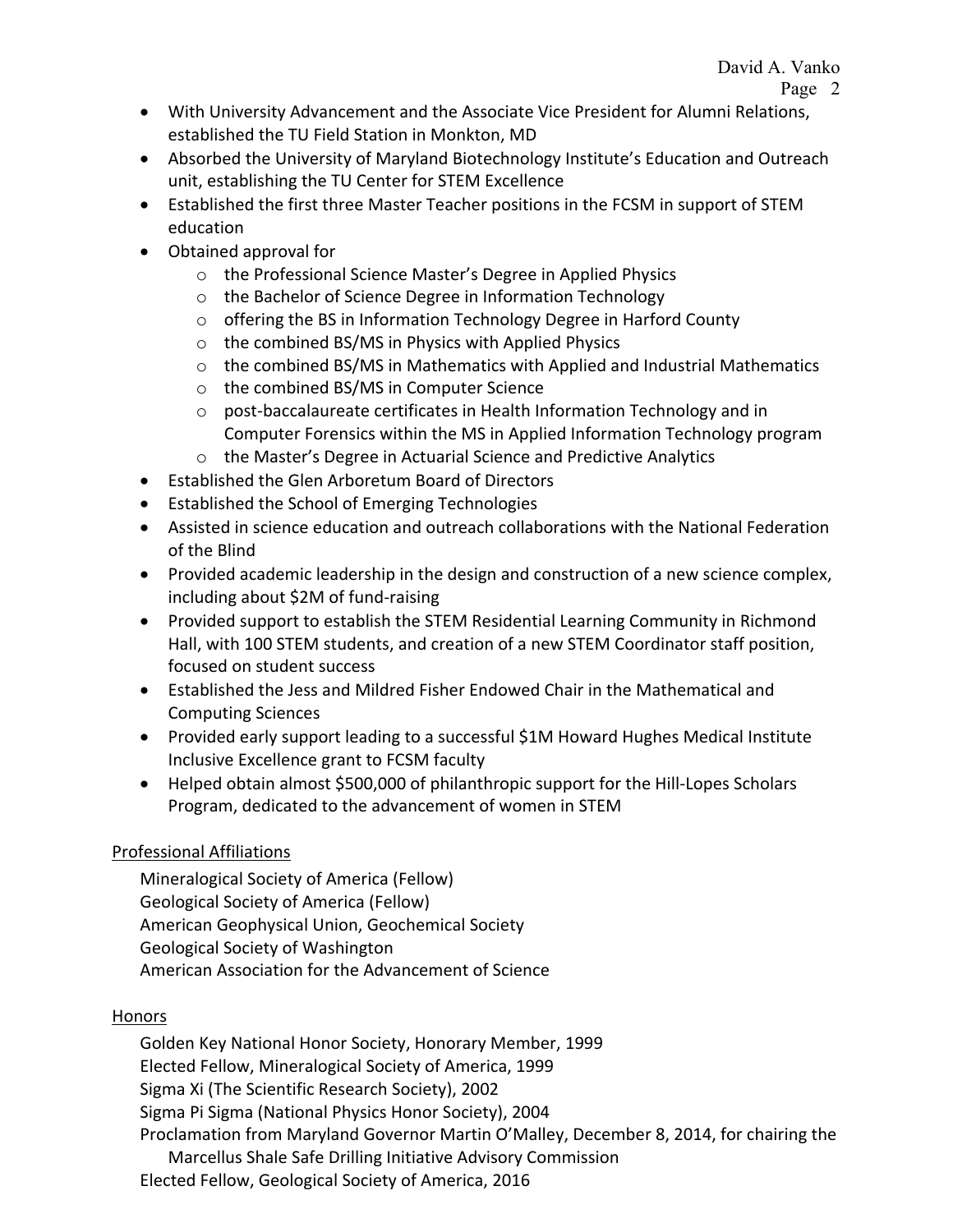## Significant Recent Appointments

- Maryland State Geologic Mapping Advisory Committee, Maryland Geological Survey,
	- Department of Natural Resources, 2004-present (Chairperson, 2006-2018)
- Organizing Committee, PACROFI IX (Pan-American Conference on Research on Fluid Inclusions), 2008, Reston, VA.
- Maryland Space Grant Consortium, Oversight Committee, 2007-present.
- Maryland Governor's Marcellus Shale Safe Drilling Initiative Advisory Commission (Chairperson), 2011-2015.

Board of Directors, Building STEPS (Science Technology Education Partnerships), 2011-2018. Advisory Board, Baltimore County STEM Alliance, 2012-2015.

The Board of the Middle Grades Partnership, 2012-2018.

General Chair, 2015 Annual Meeting of the Geological Society of America, Baltimore, 2014-2015 Internal Advisory Committee for the Maryland and Delaware Climate Change Education

Assessment and Research (MADE CLEAR) NSF grant project, 2015-present.

Scientific and Technical Work Group member for the Maryland Commission on Climate Change, 2015-present.

Greater Washington Partnership/Capital CoLAB University Leadership Council, 2020-present

## Research Experience

## *General Interests*

Igneous and metamorphic petrology, especially of the oceanic crust.

Fluid-rock interaction, with emphasis on ocean crust formation.

Applications of fluid inclusion analysis.

Public policy surrounding high-volume hydraulic fracturing and climate change.

## *Summary*

I have spent 405 days at sea on various research vessels using dredging, single- and multi-beam sonar, deep sea drilling, manned and unmanned submersibles. I have made five dives in DSRV Alvin, to a maximum depth of 3,500 meters. In addition to deep-sea volcanoes, my field experience also includes visiting or witnessing six active volcanoes - Kilauea (Hawaii), Arenal and Poas (Costa Rica), Wolf (Galapagos), Tavurvur (Papua New Guinea), La Soufriere (Guadeloupe) - and numerous inactive subaerial volcanoes, four mid-ocean ridges [East Pacific Rise, Juan de Fuca Ridge, Mid-Atlantic Ridge (Iceland), Manus Spreading Center], and many other diverse geological sites.

## Significant Administrative Experience

Department Chair, Georgia State University (1993-2001) Senator, University Senate, GSU (1992-2001) Professional Education Faculty (NCATE-accredited teacher preparation unit), GSU (1994-2001) Chair of the Professional Education Faculty (1998-1999) Department Chair, Towson University (2001-2007) Resource Planning & Advisory Committee of the Towson University Senate (2002-2007; 2011-2016) Senate Ad hoc Committee on Faculty Workload (2004) Acting Dean, Fisher College of Science and Mathematics, Towson University (10/2007-1/2010) Dean, Fisher College of Science and Mathematics, Towson University (2010-present)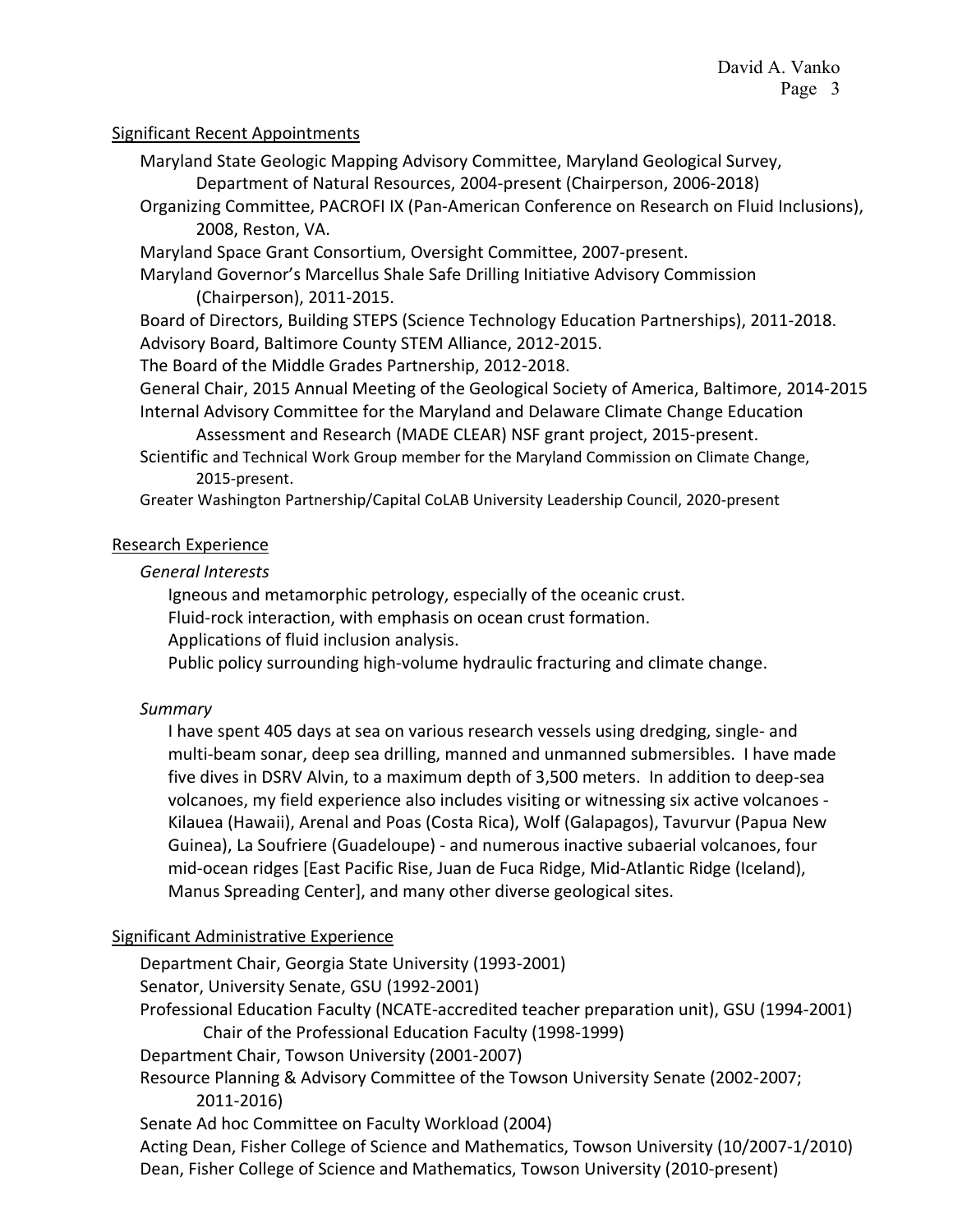Towson University Presidential Search and Selection Committee (2011) Towson University Presidential Search and Selection Committee (2015) Interim Provost and Executive Vice President for Academic Affairs, Towson University (7/2018- 2/2019)

## Editorial/Review Activities

*Proposals*: Provided mail reviews of 117 grant proposals for: National Science Foundation; U.S. Dept. of Energy; National Oceanic and Atmospheric Administration; International Science Foundation; Natural Environment Research Council (United Kingdom); the American Chemical Society / Petroleum Research Fund; Washington Sea Grant Program; U.S. Civilian Research & Development Foundation; Research Council of Norway; Austrian Science Fund; Schmidt Ocean Institute.

*Manuscripts*: Reviewed 112 manuscripts for 40 professional journals or series.

### Extramural Research Grants (as sole Principal Investigator unless otherwise noted)

| 1983 | Cottrell Research Grant, Research Corporation: \$3,500.                      |
|------|------------------------------------------------------------------------------|
| 1984 | National Science Foundation (EAR-8316739): \$24,502.                         |
| 1985 | Petroleum Research Fund, American Chemical Society (#16914-GB2): \$15,000.   |
| 1987 | National Science Foundation (OCE-8710717): \$60,294.                         |
| 1987 | National Science Foundation (EAR-8617682): co-PI with T.E. LaTour; \$94,400. |
| 1988 | National Science Foundation (OCE-8812316): \$25,000.                         |
| 1989 | National Science Foundation (OCE-8906261): \$26,034.                         |
| 1991 | National Science Foundation (EAR-9103530): \$60,125.                         |
| 1991 | Texas A&M Research Foundation (JOI/USSSP): \$22,938.                         |
| 1992 | National Science Foundation (OCE-9114832): \$70,511.                         |
| 1992 | Texas A&M Research Foundation (JOI/USSSP): \$11,988.                         |
| 1993 | Texas A&M Research Foundation (JOI/USSSP): \$18,600.                         |
| 1993 | Texas A&M Research Foundation (JOI/USSSP): \$14,046.                         |
| 1994 | Education, Research, and Development Association of Georgia Universities     |
|      | (ERDA-DOE; DE-AC09-89SR18035): co-PI with T.E. LaTour; \$46,284.             |
| 1994 | National Science Foundation (DUE-9452375): co-PI with S.E. Rose; \$27,066.   |
| 1994 | National Science Foundation (EAR-9405716): co-PI with A.M. Ghazi; \$167,943. |
| 1995 | National Science Foundation (EAR-9506023): co-PI with A.M. Ghazi; \$20,149.  |
| 1996 | Texas A&M Research Foundation (JOI/USSSP): \$37,210.                         |
| 1997 | Texas A&M Research Foundation (JOI/USSSP): \$21,680.                         |
| 2000 | Texas A&M Research Foundation (JOI/USSSP): \$52,488.                         |
| 2001 | Texas A&M Research Foundation (JOI/USSSP): \$15,536.                         |
| 2004 | National Science Foundation (OCE-0425591): \$50,404.                         |
| 2004 | National Science Foundation (MRI-0421141): co-PI with M. Rajeswari, V.       |
|      | Smolyaninova, D. Schaefer, and S. Lev; \$267,196.                            |
| 2009 | National Science Foundation (DUE-0934751): PI, with co-PIs K. Denniston, D.  |
|      | Thomas, J. Wolfson and T. Kenreich; \$900,000.                               |
| 2009 | NASA (NNX09AT03G): co-PI with K. Denniston and R. Miranda (became PI on      |
|      | KD's departure); \$1,000,000.                                                |
| 2010 | NASA (NNX10AJ68G): co-PI with K. Denniston and R. Miranda (became PI on KD's |
|      | departure); \$1,000,000.                                                     |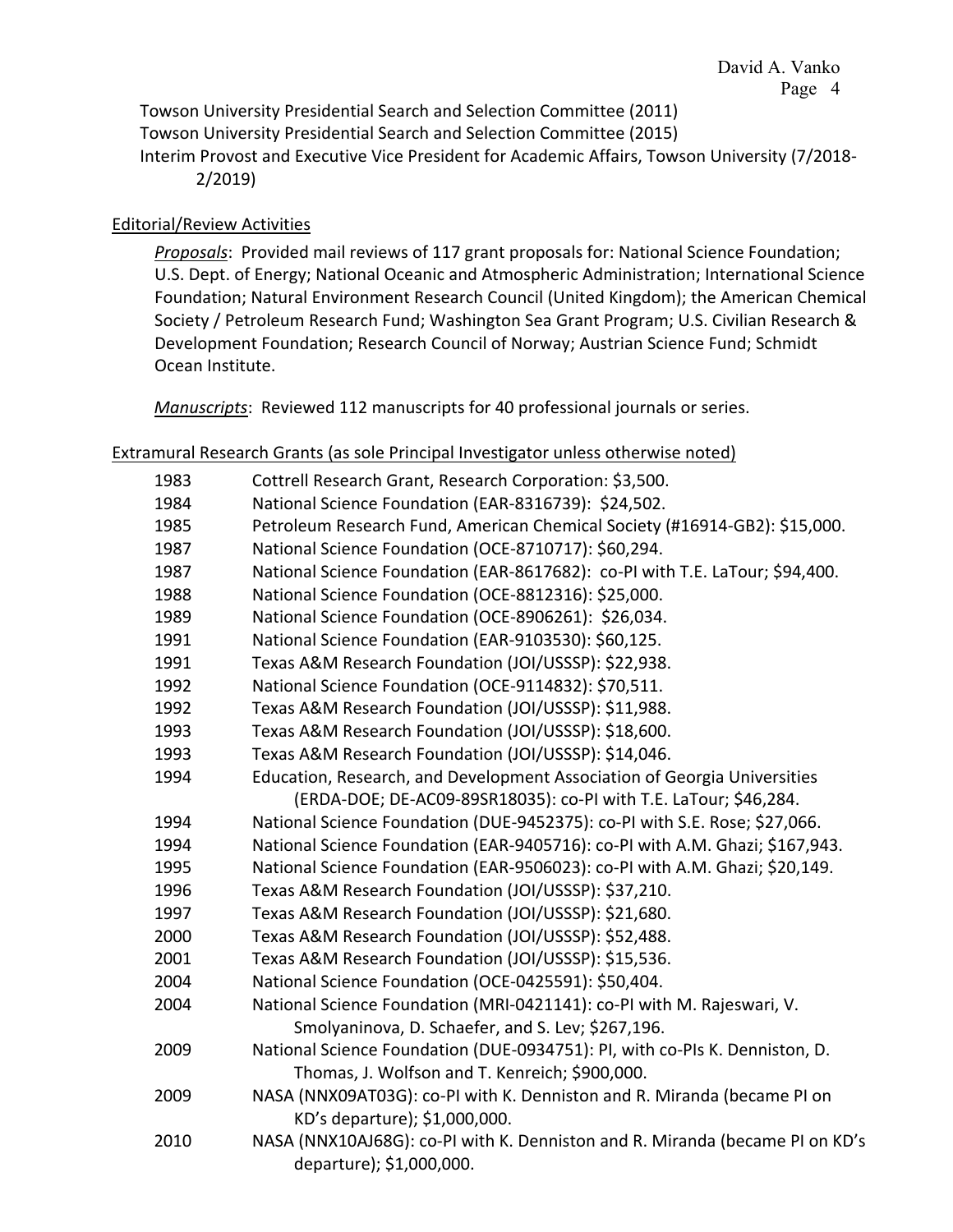David A. Vanko Page 5

| 2010 | National Science Foundation (CHE-0963263): PI, with co-PIs S. Lev, J. Snodgrass, |
|------|----------------------------------------------------------------------------------|
|      | R. Casey, and D. Ownby; \$1,395,000.                                             |
| 2012 | Maryland State Department of Education and National Math and Science             |
|      | Initiative: "Towson UTeach," PI, with co-PI R. Lorion; \$1,900,000.              |
| 2018 | National Science Foundation (HRD-1820974): co-PI with M. Perreault and C.        |

Ghent; \$119,534.

#### Selected Recent Presentations

- "Maryland's approach to potential natural gas development and high-volume hydraulic fracturing of the Marcellus Shale," Renewable Natural Resources Foundation, Washington, DC, May 11, 2014.
- "Understanding the interrelationships between the extraction of shale gas and groundwater  $$ the state of knowledge in science and technology," XVIII Brazilian Congress on Ground Water (Congresso Brasileiro de Águas Subterrâneas), Belo Horizonte, Minas Gerais, Brazil, October 15, 2014.
- "An update on Maryland's decision on hydraulic fracturing," Southwest Baltimore County Democrats, Catonsville, MD, November 24, 2014.
- "Maryland's approach to hydraulic fracturing: the Marcellus Shale Safe Drilling Initiative Advisory process," Northeast Maryland Tech Council, Speaker Series, February 12, 2015.
- Testified by invitation to the Maryland State Legislature's Joint Committee on Administrative, Executive, and Legislative Review, on the proposed hydraulic fracturing regulations, December 20, 2016.
- "Climate change from global to local," Food for Thought, a Greenspring and Worthington Valley citizens' group, January 10, 2018.
- "Diverse students succeed in an inclusive academic culture: the role of leadership, policies and targeted investment," Geological Society of America Annual Meeting, Phoenix, AZ, September 24, 2019.
- Virtual Tours of the TU New Science Complex, TU Retired Faculty Association (2/12/21), TU Alumni Board (4/22/21), TU Alumni Association (5/4/21)

#### Publications in Refereed Journals

- 1. Vanko, David A. and Batiza, Rodey, 1982. Gabbroic rocks from the Mathematician Ridge failed rift. Nature, v. 300, p. 742-744.
- 2. Vanko, David A. and Bishop, Finley C., 1982. Occurrence and origin of marialitic scapolite in the Humboldt lopolith, N.W. Nevada. Contributions to Mineralogy and Petrology, v. 81, p. 877-889.
- 3. Batiza, Rodey and Vanko, David, 1983. Volcanic development of small oceanic central volcanoes on the flanks of the East Pacific Rise inferred from narrow beam echo sounder surveys. Marine Geology, v. 54, p. 53-90.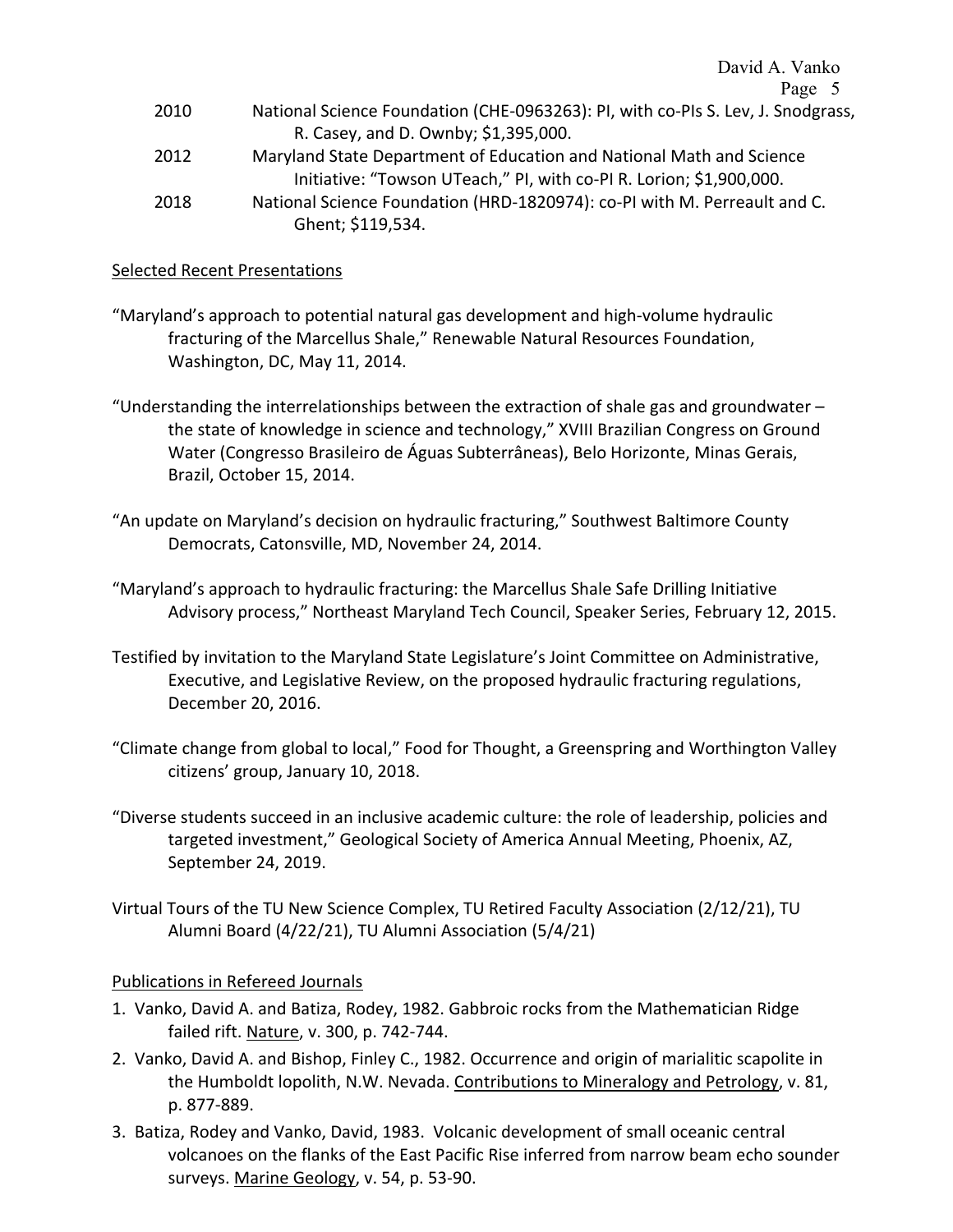- 4. Batiza, Rodey, Fornari, Daniel, Vanko, David, and Lonsdale, Peter, 1984. Craters, calderas and hyaloclastites: common features of young Pacific seamounts. Journal of Geophysical Research, v. 89, p. 8371-8390.
- 5. Batiza, Rodey and Vanko, David, 1984. Petrology of young Pacific seamounts. Journal of Geophysical Research, v. 89, p. 11235-11260.
- 6. Batiza, Rodey and Vanko, David A., 1985. Petrologic evolution of large failed rifts in the Eastern Pacific: Petrology of volcanic and plutonic rocks from the Mathematician Ridge area and the Guadalupe Trough. Journal of Petrology, v. 26, p. 564-602.
- 7. Vanko, David A., 1986. High-chlorine amphiboles from oceanic rocks: product of highly-saline hydrothermal fluids? American Mineralogist, v. 71, p. 51-59.
- 8. Stakes, Debra and Vanko, David A., 1986. Multistage hydrothermal alteration of gabbroic rocks from the failed Mathematician Ridge. Earth and Planetary Science Letters, v. 79, p. 75-92.
- 9. Vanko, David A., 1988. Temperature, pressure, and composition of hydrothermal fluids, with their bearing on the magnitude of tectonic uplift at mid-ocean ridges, inferred from fluid inclusions in oceanic layer 3 rocks. Journal of Geophysical Research, v. 93, p. 4595-4611.
- 10. Castillo, P., Batiza, R., Vanko, D., Malavassi, E., Barquero, J., and Fernandez, E., 1988. Anomalously young volcanoes on old hot spot traces: I. Geology and petrology of Cocos Island. Geological Society of America Bulletin, v. 100, p. 1400-1414.
- 11. Vanko, D. A., Bodnar, R. J., and Sterner, S. M., 1988. Synthetic fluid inclusions. VIII. Vaporsaturated halite solubility in part of the system NaCl-CaCl2-H2O, with application to fluid inclusions from oceanic hydrothermal systems. Geochimica et Cosmochimica Acta, v. 52, p. 2451-2456.
- 12. Vanko, D. A., and C. L. Knight, 1989. Analysis of fluid inclusions in oceanic rocks by laser Raman microprobe techniques (extended abstract). In P. E. Russell, Ed., Microbeam Analysis- 1989, p. 583-585.
- 13. Vanko, David A., and Stakes, Debra S., 1991. Fluids in oceanic layer 3: evidence from veined rocks, Hole 735B, Southwest Indian Ridge. In Von Herzen, R. P., and Robinson, P. T., et al., 1991, Proc. ODP, Sci. Results, 118: College Station, TX (Ocean Drilling Program), p. 181-215.
- 14. Vanko, David A., Milby, Barbara J., and Heinzquith, Sean W., 1991. Massive sulfides with fluid-inclusion-bearing quartz from a young East Pacific Rise seamount. Canadian Mineralogist, v. 29, p. 453-460.
- 15. Vanko, David A., Griffith, Jonathan D., and Erickson, Cheryl L., 1992. Calcium-rich brines and other hydrothermal fluids in fluid inclusions from plutonic rocks, Oceanographer Transform, Mid-Atlantic Ridge. Geochimica et Cosmochimica Acta, v. 56, p. 35-47.
- 16. Fritz, William J., and Vanko, David A., 1992. Geochemistry and origin of a black mudstone in a volcaniclastic environment, Ordovician Lower Rhyolitic Tuff Formation, North Wales, U.K. Sedimentology, v. 39, p. 663-674.
- 17. Ghazi, A.M., Vanko, D.A., Roedder, E., and Seeley, R.C., 1993. Determination of rare earth elements in fluid inclusions by inductively coupled plasma mass spectrometry (ICPMS). Geochimica et Cosmochimica Acta, v. 57, p. 4513-4516.
- 18. Vanko, David A., Sutton, Stephen R., Rivers, Mark L., and Bodnar, Robert J., 1993. Major element ratios in synthetic fluid inclusions by synchrotron x-ray fluorescence microprobe. Chemical Geology, v. 109, p. 125-134.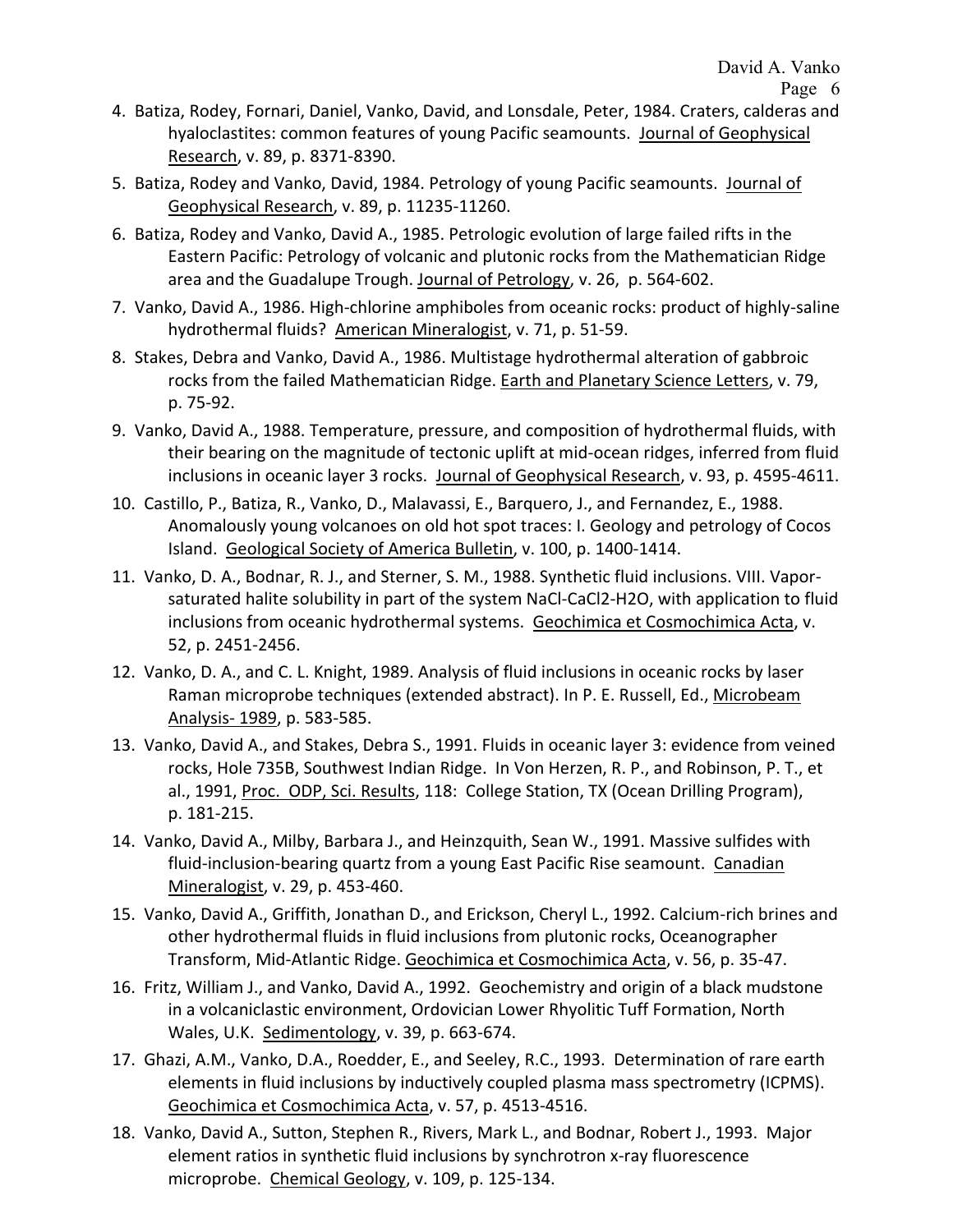- 19. Cline, Jean S., and Vanko, David A., 1995. Magmatically generated saline brines related to molybdenum at Questa, New Mexico, USA. In, Thompson, J.F.H., ed., Magmas, Fluids and Ore Deposits, Mineralogical Association of Canada Short Course Series, v. 23, p. 153-174.
- 20. Kelley, Deborah S., Vanko, David A., and Gu, Chifeng, 1995. Fluid evolution in oceanic crustal layer 2: Fluid inclusion evidence from the sheeted dike complex, Hole 504B, Costa Rica Rift. In Erzinger, J., Becker, K., Dick, H.J.B., and Stokking, L.B. (Eds.), 1995. Proc. ODP, Sci. Results, 137/140: College Station, TX (Ocean Drilling Program), p. 191-198.
- 21. Laverne, C., Vanko, D. A., Tartarotti, P., and Alt, J.C., 1995. Chemistry and geothermometry of secondary minerals from the deep sheeted dike complex, Hole 504B. In Erzinger, J., Becker, K., Dick, H.J.B., and Stokking, L.B. (Eds.), 1995. Proc. ODP, Sci. Results, 137/140: College Station, TX (Ocean Drilling Program), p. 167-189.
- 22. Vanko, David A., Laverne, Christine, Tartarotti, Paola, and Alt, Jeffrey C., 1996. Chemistry and origin of secondary minerals from the deep sheeted dikes cored during Leg 148 (Hole 504B). In Alt, J.C., Kinoshita, H., Stokking, L.B., and Michael, P.J. (Eds.), 1996. Proc. ODP, Sci. Results, 148: College Station, TX (Ocean Drilling Program), p. 71-86.
- 23. Gu, Chifeng and Vanko, David A., 1996. Nature of fluid inclusions in samples of the deep sheeted dikes cored during Leg 148 (Hole 504B). In Alt, J.C., Kinoshita, H., Stokking, L.B., and Michael, P.J. (Eds.), 1996. Proc. ODP, Sci. Results, 148: College Station, TX (Ocean Drilling Program), p. 87-95.
- 24. Tartarotti, Paola, Vanko, David A., Harper, Gregory D., and Dilek, Yildrim, 1996. Crack-seal veins in upper Layer 2 in Hole 896A. In Alt, J.C., Kinoshita, H., Stokking, L.B., and Michael, P.J. (Eds.), 1996. Proc. ODP, Sci. Results, 148: College Station, TX (Ocean Drilling Program), p. 281-288.
- 25. Alt, Jeffrey C., Laverne, Christine, Vanko, David A., Tartarotti, Paola, Teagle, Damon A.H., Bach, Wolfgang, Zuleger, Evelyn, Erzinger, Jörg, Honnorez, José, Pezard, Philippe A., Becker, Keir, Salisbury, Matthew H., and Wilkens, Roy H., 1996. Hydrothermal alteration of a section of upper oceanic crust in the eastern equatorial Pacific: a synthesis of results from Site 504B (DSDP legs 69, 70, and 83, and ODP legs 111, 137, 140, and 148). In Alt, J.C., Kinoshita, H., Stokking, L.B., and Michael, P.J. (Eds.), 1996. Proc. ODP, Sci. Results, 148: College Station, TX (Ocean Drilling Program), p. 417-434.
- 26. Alt, Jeffrey C., Teagle, Damon A.H., Laverne, Christine, Vanko, David A., Bach, Wolfgang, Honnorez, José, Becker, Keir, Ayadi, Miriem, and Pezard, Philippe A., 1996. Ridge flank alteration of upper ocean crust in the eastern Pacific: a synthesis of results for volcanic rocks of holes 504B and 896A. In Alt, J.C., Kinoshita, H., Stokking, L.B., and Michael, P.J. (Eds.), 1996. Proc. ODP, Sci. Results, 148: College Station, TX (Ocean Drilling Program), p. 435-450.
- 27. Ghazi, A.M., McCandless, T., Vanko, D.A., and Ruiz, J., 1996. New quantitative approach in trace element analysis of single fluid inclusions: applications of laser ablation inductively coupled plasma mass spectrometry (LA-ICP-MS). Journal of Analytical Atomic Spectrometry, v. 11, p. 667-674.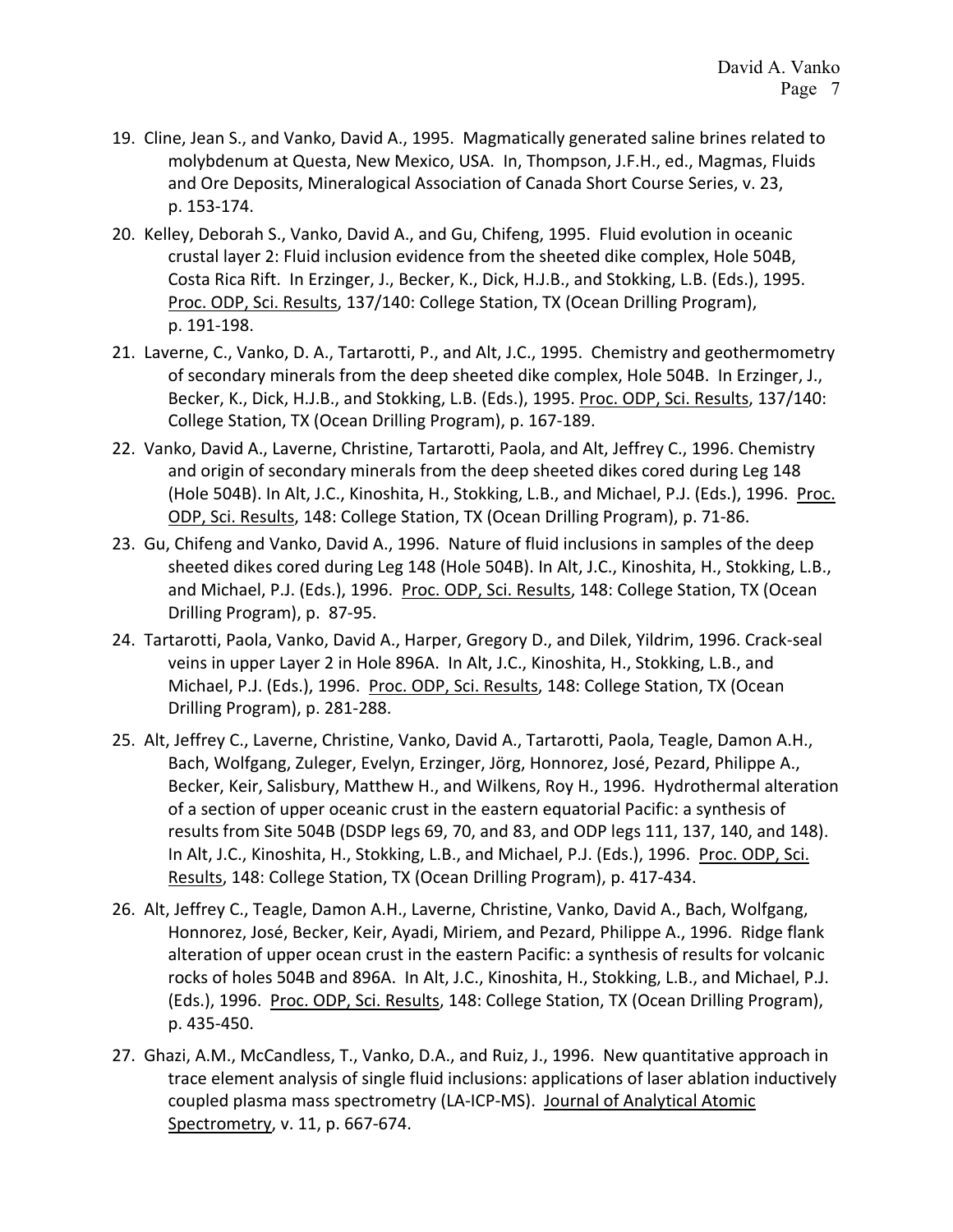- 28. Vanko, David A., and Laverne, Christine, 1998. Hydrothermal anorthitization of plagioclase within the magmatic/hydrothermal transition in mid-ocean ridges: examples from deep sheeted dikes (Hole 504B, Costa Rica Rift) and a sheeted dike root zone (Oman Ophiolite). Earth and Planetary Science Letters, v. 162, p. 27-43.
- 29. Vanko, David A., and Mavrogenes, John A., 1998. Synchrotron-source X-ray Fluorescence Microprobe: Analysis of Fluid Inclusions. In McKibben, M.A., and Shanks, W.C., (Eds.), Applications of Microanalytical Techniques to Understanding Mineralizing Processes. Reviews in Economic Geology, v. 7: (Society of Economic Geologists), p. 251-263.
- 30. Hunter, A.G., and Leg 168 Shipboard Scientific Party, 1998. Petrological investigations of low temperature hydrothermal alteration of the upper crust, Juan de Fuca Ridge, ODP Leg 168. In Mills, R.A., and Harrison, K. (Eds.), Modern Ocean Floor Processes and the Geological Record. Geological Society of London Special Publications, v. 148, p. 99-125.
- 31. Porter, S., Vanko, D.A., and Ghazi, A.M., 2000. Major and trace element compositions of secondary clays in basalts altered at low temperature, eastern flank of the Juan de Fuca Ridge. Proc. ODP, Sci. Results, 168: College Station, TX (Ocean Drilling Program), p. 149-157.
- 32. Yatabe, A., Vanko, D.A., and Ghazi, A.M., 2000. Petrography and chemical compositions of secondary calcite and aragonite from basalts altered at low temperature, eastern flank of the Juan de Fuca Ridge. Proc. ODP, Sci. Results, 168: College Station, TX (Ocean Drilling Program), p. 137-148.
- 33. Marescotti, P., Vanko, D.A., and Cabella, R., 2000. From oxidizing to reducing alteration: mineralogical variations in pillow basalts from the east flank of the Juan de Fuca Ridge. Proc. ODP, Sci. Results, 168: College Station, TX (Ocean Drilling Program), p. 119-136.
- 34. Vanko, D.A., Bonnin-Mosbah, M., Philippot, P., Roedder, E., and Sutton, S.R., 2001. Fluid inclusions in quartz from oceanic hydrothermal specimens and the Bingham, Utah, porphyry-Cu deposit: a study with PIXE and SXRF. Chemical Geology, v. 173, p. 227-238.
- 35. Briggs, G.A., Haynes, J.T., Elliott, W.C., and Vanko, D.A., 2001. A study of plagioclase-hosted melt inclusions in the Ordovician Deicke and Millbrig potassium bentonites, Southern Appalachian Basin. Southeastern Geology, v. 40(4), p. 273-284.
- 36. Roberts, S., Bach, W., Binns, R.A., Vanko, D.A., Yeats, C.J., Teagle, D.A.H., Blacklock, K., Blusztajn, J.S., Boyce, A.J., Cooper, M.J., Holland, N., and McDonald, B., 2003. Contrasting evolution of hydrothermal fluids in the PACMANUS system, Manus Basin: The Sr and S isotope evidence. Geology, v. 31, p. 805-808.
- 37. Bach, W., Roberts, S.R., Vanko, D.A., Binns, R.A., Yeats, C.J., Craddock, P., and Humphris, S.E., 2003. Controls of fluid chemistry and complexation on rare earth element contents of anhydrite from the PACMANUS subseafloor hydrothermal system, Manus Basin, Papua New Guinea. Mineralium Deposita, v. 38(8), p. 916-935.
- 38. Paulick, H., Vanko, D.A., and Yeats, C.J., 2004. Drill core-based facies reconstruction of a deep-marine, felsic volcano hosting an active hydrothermal system (Pual Ridge, Papua New Guinea, ODP Leg 193). Journal of Volcanology and Geothermal Research, v. 130, p. 31-50.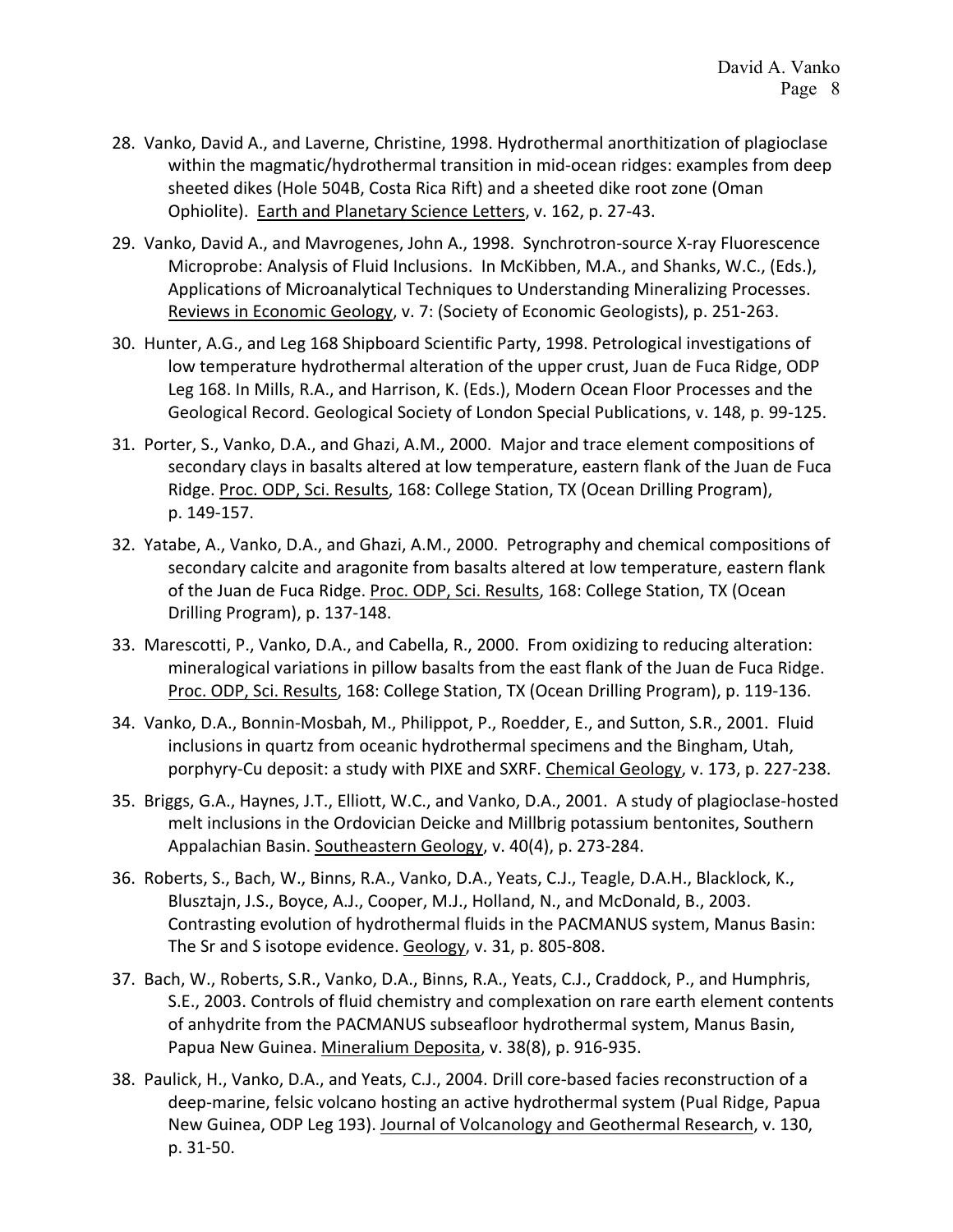- 39. Coggon, R.M., Teagle, D.A.H., Cooper, M.J., and Vanko, D.A., 2004. Linking basement carbonate vein compositions to porewater geochemistry across the eastern flank of the Juan de Fuca Ridge, ODP Leg 168. Earth and Planetary Science Letters, v. 219, p. 111-128.
- 40. Vanko, D.A., Bach, W., Roberts, S., Yeats, C.J., Scott, S.D., 2004. Fluid inclusion evidence for subsurface phase separation and variable fluid mixing regimes beneath the deep-sea PACMANUS hydrothermal field, Manus Basin back arc rift, Papua New Guinea. Journal of Geophysical Research, v. 109, B03201, doi:10.1029/2003JB002579 [05 March 2004; 14 pages].
- 41. Vanko, D.A., and Bach, W., 2005. Heating and freezing experiments on aqueous fluid inclusions in anhydrite: recognition and effects of stretching and the low-temperature formation of gypsum. Chemical Geology, v. 223, p. 35-45.
- 42. Vanko, D.A., 2009. A petrographic and fluid inclusion assessment of hydrothermal alteration of some impactites and crystalline rocks in the Chesapeake Bay impact structure, ICDP-USGS Eyreville-B core. In Gohn, G.S., Koeberl, C., Miller, K.G., and Reimold, W.U., eds., The ICDP-USGS Deep Drilling Project in the Chesapeake Bay Impact Structure: Results from the Eyreville Coreholes. Geological Society of America Special Paper 458, p. 543-557, doi:10.1130/2009.2458(23).
- 43. Kendrick, M.A., Honda, M., and Vanko, D.A., 2015. Halogens and noble gases in Mathematician Ridge meta-gabbros, NE Pacific: implications for oceanic hydrothermal root zones and global volatile cycles, Contributions to Mineralogy and Petrology, 170:43, doi: 10.1007/s00410-015-1192-x.

## Recent Reports and Other Writing

- 40. Vanko, David A., "How did Hurricane Sandy change Mansion Beach?" Article published in the Block Island Times, July 8, 2013.
- 41. Gallo, N.D., Certner, R.H., Parikh, N., Cho, H., Gibbons, A., Kim, C., Liu, T., Miller, H., Throwe, T., Wooten, M., Vanko, D.A., and Sellner, K.G., 2014. Efficacy of *Microcystis aeruginosa* removal in deionized and brackish water. In Kim, H.G. (ed), Proceedings of the 15th International Conference on Harmful Algae. International Society for the Study of Harmful Algae and Intergovernmental Oceanographic Commission of UNESCO,
- [42.](http://www.issha.org/Welcome-to-ISSHA/Conferences/ICHA-conference-proceedings/ICHA15-Proceedings%2042) Vanko, David A., "Report concludes Maryland can safely 'frack'." Op-Ed piece published in the Baltimore Sun, Nov. 26, 2014. [http://www.baltimoresun.com/news/opinion/bs-ed](http://www.baltimoresun.com/news/opinion/bs-ed-fracking-report-20141125-story.html)[fracking-report-20141125-story.html](http://www.baltimoresun.com/news/opinion/bs-ed-fracking-report-20141125-story.html)

## Recent Abstracts

- 96. Vanko, D.A. and Benbow, D.J., 2007. Hydrothermal alteration within deep crater fill material, Chesapeake Bay Impact Structure: A mineral and fluid inclusion study. Geol. Soc. Amer. Abstr. w. Prog., 39(6), p. 452.
- 97. Vanko, D.A. and Benbow, D.J., 2008. Fluid inclusions in core samples from the crater, Chesapeake Bay Impact Structure, and their implications for post-impact hydrothermal circulation. Ninth Biennial Pan-American Conference on Research on Fluid Inclusions (PACROFI IX), Program and Abstracts, no.15.